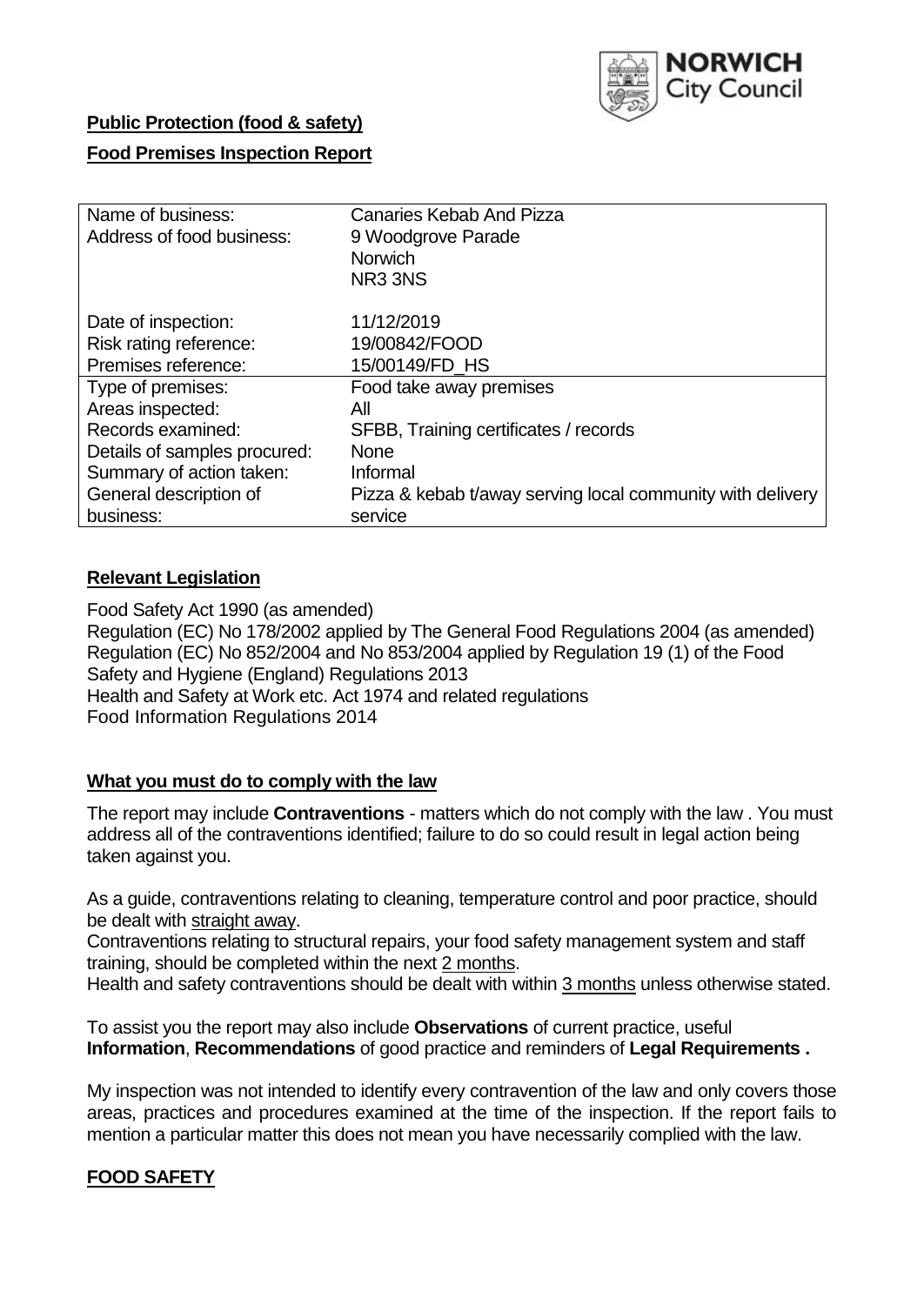# **How we calculate your Food Hygiene Rating:**

The food safety section has been divided into the three areas which you are scored against for the hygiene rating: 1. food hygiene and safety procedures, 2. structural requirements and 3. confidence in management/control procedures. Each section begins with a summary of what was observed and the score you have been given. Details of how these scores combine to produce your overall food hygiene rating are shown in the table.

| <b>Compliance Area</b>                     |          |    |          | <b>You Score</b> |                |    |           |    |          |  |  |
|--------------------------------------------|----------|----|----------|------------------|----------------|----|-----------|----|----------|--|--|
| Food Hygiene and Safety                    |          |    |          | $\overline{0}$   | 5              | 10 | 15        | 20 | 25       |  |  |
| <b>Structure and Cleaning</b>              |          |    |          | $\overline{0}$   | 5              | 10 | 15        | 20 | 25       |  |  |
| Confidence in management & control systems |          |    | $\Omega$ | 5.               | 10             | 15 | 20        | 30 |          |  |  |
|                                            |          |    |          |                  |                |    |           |    |          |  |  |
| <b>Your Total score</b>                    | $0 - 15$ | 20 |          | $25 - 30$        | $35 - 40$      |    | $45 - 50$ |    | > 50     |  |  |
| <b>Your Worst score</b>                    | 5        | 10 |          | 10               | 15             |    | 20        |    |          |  |  |
|                                            |          |    |          |                  |                |    |           |    |          |  |  |
| <b>Your Rating is</b>                      | 5.       |    |          | 3                | $\overline{2}$ |    |           |    | $\Omega$ |  |  |

Your Food Hygiene Rating is 4 - a good standard



# **1. Food Hygiene and Safety**

Food hygiene standards are high. You demonstrated a very good standard of compliance with legal requirements. You have safe food handling practices and procedures and all the necessary control measures to prevent cross-contamination are in place. Some minor contraventions require your attention. **(Score 5)**

## Contamination risks

**Contravention** The following exposed food to the general risk of cross-contamination with bacteria or allergens or its physical contamination with dirt, foreign objects or chemicals:

- uncovered ready to eat onions in walk in fridge
- tongs laying directly on prepared vegetables in main counter chiller

## Hand-washing

**Contravention** The following indicated that hand-washing was not suitably managed:

• dirty sponge to wash hand basin in rear food prep area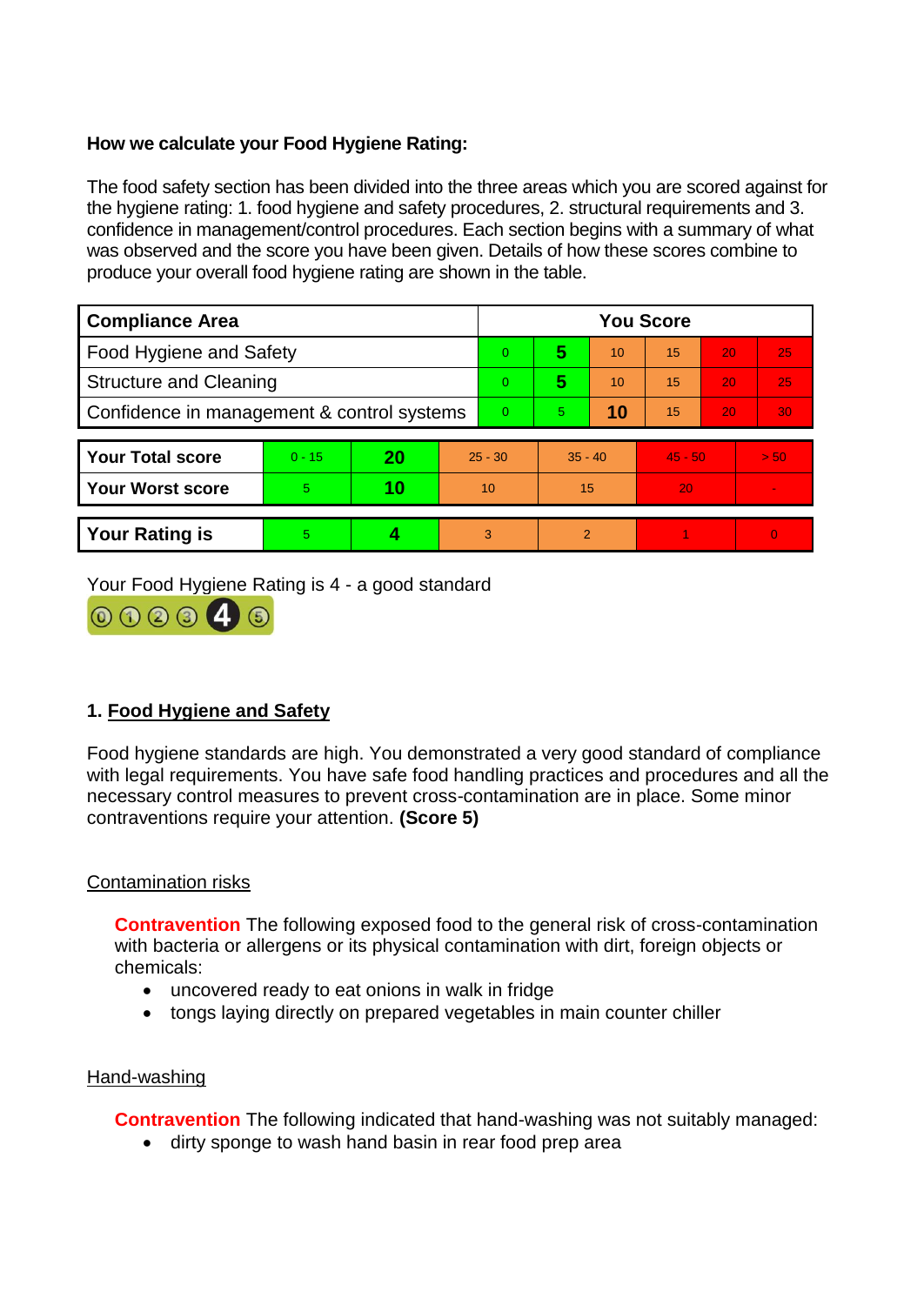## Unfit food

**Contravention** The following food was unfit (and was seized or destroyed in my presence):

 a carton of coleslaw was found passed the indicated 'Use by' date in walk in fridge

# **2. Structure and Cleaning**

The structure facilities and standard of cleaning and maintenance are all of a good standard and only minor repairs and/or improvements are required. Pest control and waste disposal provisions are adequate. The minor contraventions require your attention. **(Score 5)**

## Cleaning of Structure

**Contravention** The following items were dirty and require more frequent and thorough cleaning:

• behind and under equipment

## Cleaning of Equipment and Food Contact Surfaces

**Contravention** The following items are dirty and must be cleaned:

 damaged insulation lining to bulk freezer containing donor meat in rear preparation area

### Maintenance

**Contravention** The following had not been suitably maintained and must be repaired or replaced:

- damaged plaster around rear door
- missing wall tiles around rear door

**Observation** I was pleased to note that you had repaired base of rear ext door by fitting a metal strip to improve pest proofing. You also fitted new door seals to walk-in fridge and built under fridge's following your recent pre-inspection audit

## **3. Confidence in Management**

There are generally satisfactory food safety controls in place although there is evidence of some non-compliance with the law. All the significant food hazards are understood and controls are in place. Your records are appropriate and generally maintained but some deficiencies were identified. Some minor issues were identified relating to staff supervision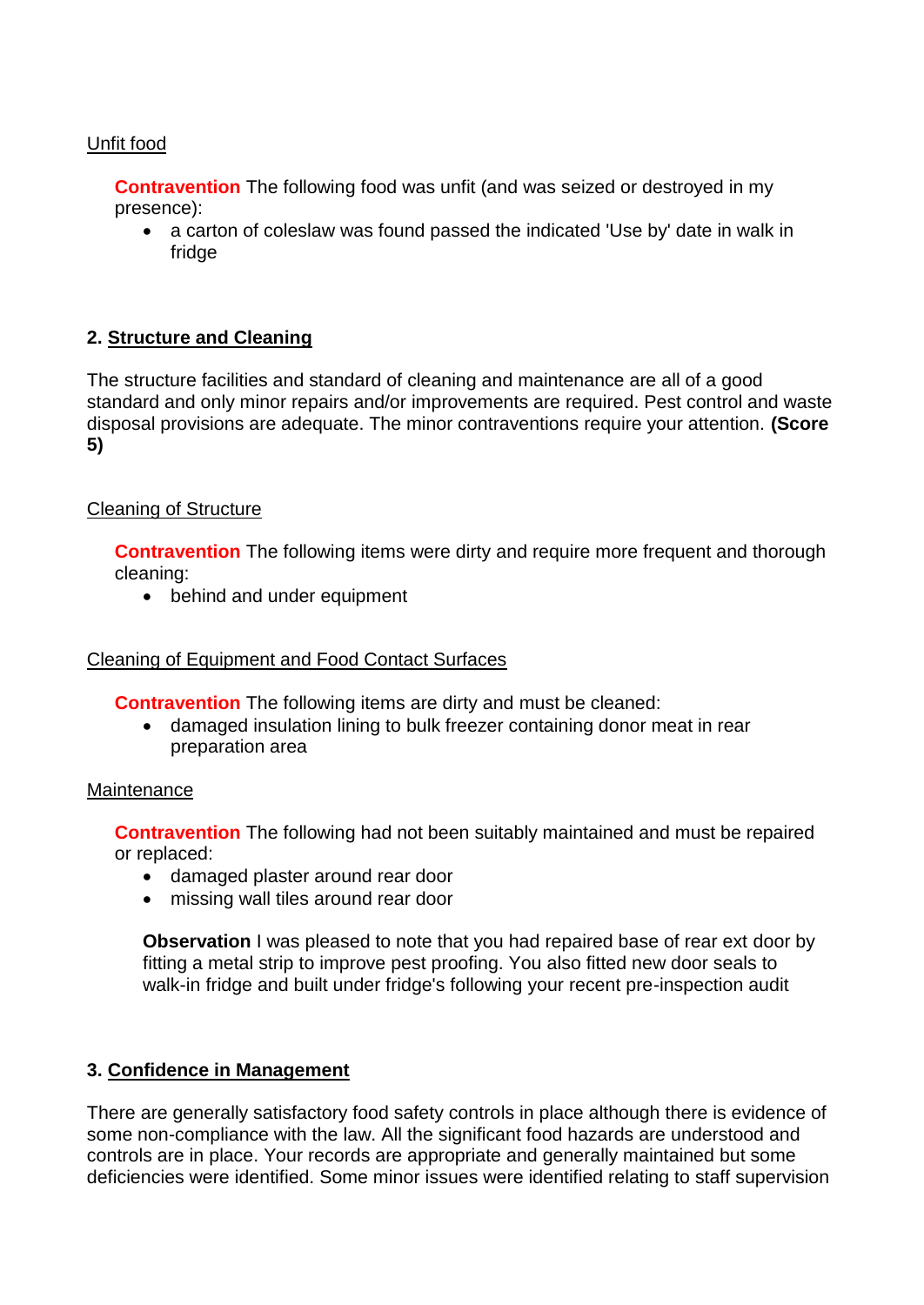and training. You have a satisfactory track record. The contraventions require your attention; although not critical to food safety they may become so if not addressed. **(Score 10)**

**Contravention** The following matters are needed in order to demonstrate your food safety management system is working as it should:

- maintenance recording
- staff training records

**Observation** I was pleased to note that you had purchased a new copy of Safer Food Better Business (SFBB) and have started to complete, audit and transfer upto date food safety procedures from your older pack. You are also in the process of training your staff and recording this in the staff training records. The SFBB pack was purchased following your recent pre-inspection audit

### **Traceability**

**Observation** Your records were such that food could easily be traced back to its supplier.

## Infection Control / Sickness / Exclusion Policy

**Observation** Policies were in place to prevent any infected food handler from contaminating food.

### Allergens

**Contravention** You are failing to manage allergens properly:

- You have not identified the allergens present in the food you prepare
- You do not have a system for informing customers about the presence of allergens in the food you prepare
- You are not informing customers about the risk of cross contamination with allergens

**Information** Allergen information could be written down on a chalk board or chart, or provided orally by a member of staff. Where the specific allergen information is not provided upfront, clear signposting to where this information could be obtained must be provided.

### **Information** The 14 allergens are:

- cereals containing gluten
- crustaceans, for example prawns, crabs, lobster and crayfish
- eggs
- $\bullet$  fish
- peanuts
- soybeans
- milk
- nuts, such as almonds, hazelnuts, walnuts, pecan nuts, Brazil nuts, pistachio,